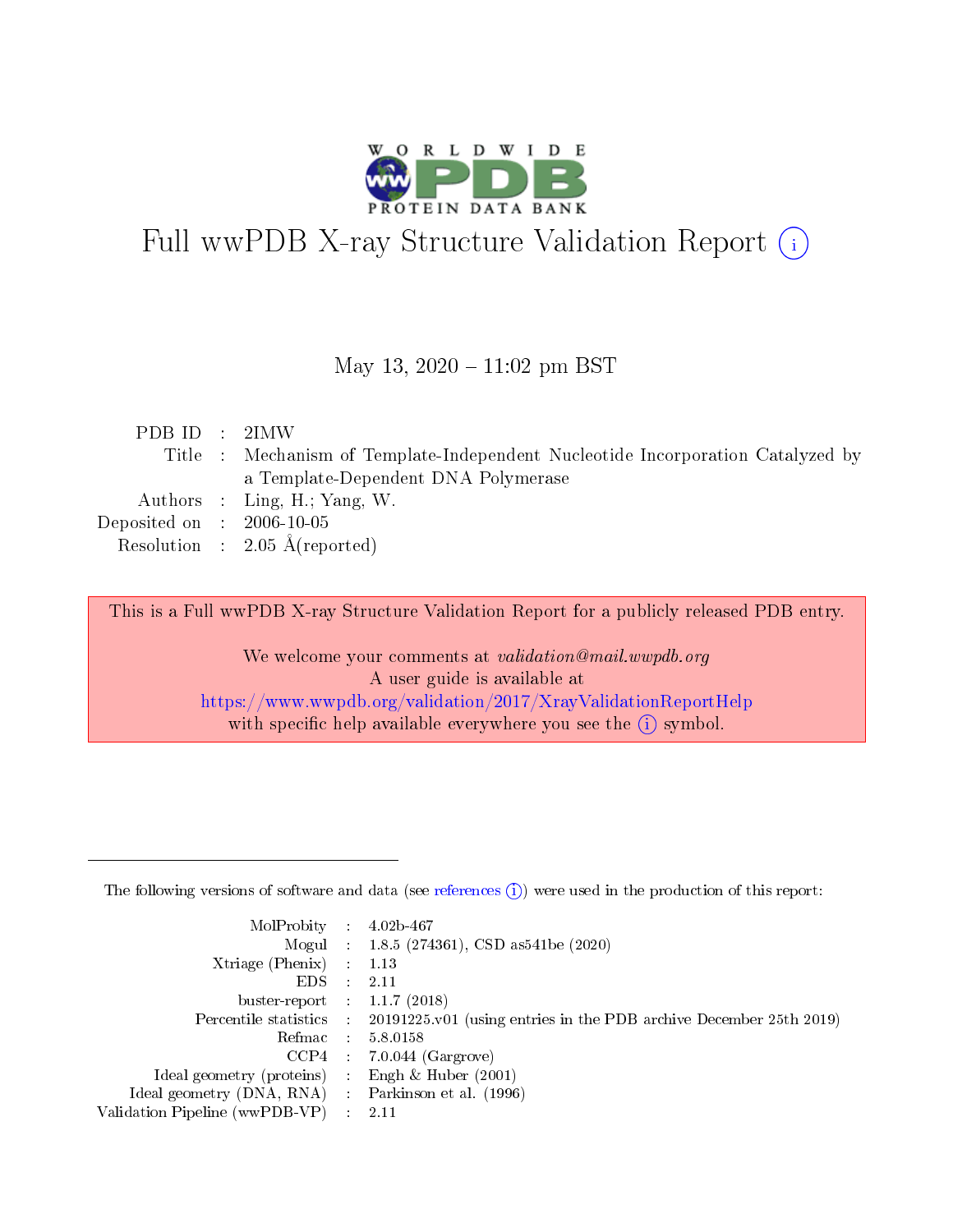# 1 [O](https://www.wwpdb.org/validation/2017/XrayValidationReportHelp#overall_quality)verall quality at a glance  $(i)$

The following experimental techniques were used to determine the structure: X-RAY DIFFRACTION

The reported resolution of this entry is 2.05 Å.

Percentile scores (ranging between 0-100) for global validation metrics of the entry are shown in the following graphic. The table shows the number of entries on which the scores are based.



| Metric                | Whole archive<br>$(\#\text{Entries})$ | Similar resolution<br>$(\#\text{Entries}, \text{resolution range}(\text{\AA}))$ |
|-----------------------|---------------------------------------|---------------------------------------------------------------------------------|
| $R_{free}$            | 130704                                | $1692(2.04-2.04)$                                                               |
| Clashscore            | 141614                                | 1773 (2.04-2.04)                                                                |
| Ramachandran outliers | 138981                                | $\overline{1752 (2.04-2.04)}$                                                   |
| Sidechain outliers    | 138945                                | 1752 (2.04-2.04)                                                                |
| RSRZ outliers         | 127900                                | $1672(2.04-2.04)$                                                               |

The table below summarises the geometric issues observed across the polymeric chains and their fit to the electron density. The red, orange, yellow and green segments on the lower bar indicate the fraction of residues that contain outliers for  $>=3, 2, 1$  and 0 types of geometric quality criteria respectively. A grey segment represents the fraction of residues that are not modelled. The numeric value for each fraction is indicated below the corresponding segment, with a dot representing fractions <=5% The upper red bar (where present) indicates the fraction of residues that have poor fit to the electron density. The numeric value is given above the bar.

| $\text{Mol}$ |   | $\vert$ Chain $\vert$ Length | Quality of chain        |     |     |
|--------------|---|------------------------------|-------------------------|-----|-----|
|              |   | 13                           | 77%                     | 15% | 8%  |
|              | ╓ | 15                           | $7\overline{\%}$<br>47% | 53% |     |
|              |   | 348                          | 10%<br>82%              |     | 16% |

The following table lists non-polymeric compounds, carbohydrate monomers and non-standard residues in protein, DNA, RNA chains that are outliers for geometric or electron-density-fit criteria:

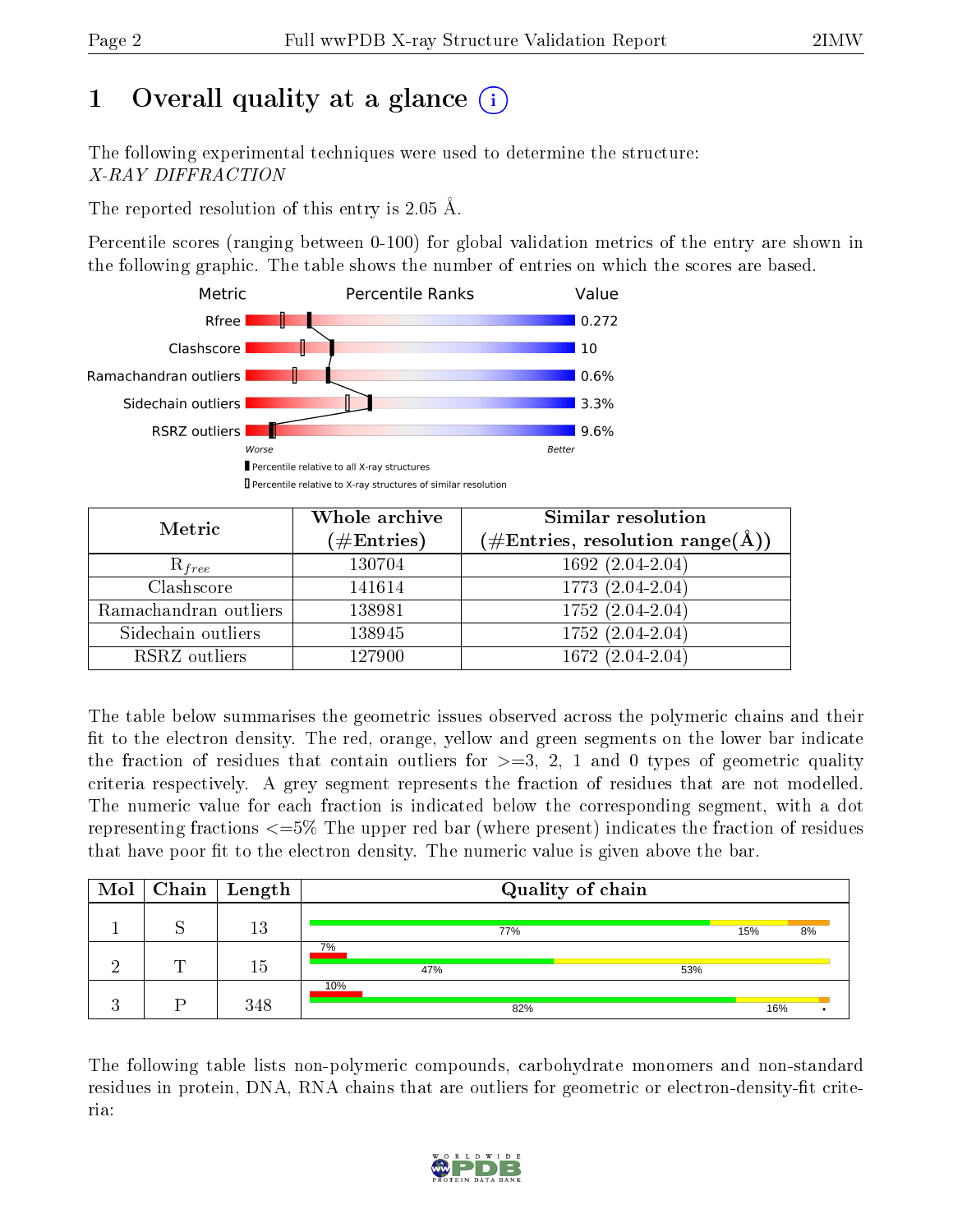|            |     |  | Mol   Type   Chain   Res   Chirality   Geometry   Clashes   Electron density |
|------------|-----|--|------------------------------------------------------------------------------|
| <b>EDO</b> | 502 |  |                                                                              |
| EDO        | 506 |  |                                                                              |

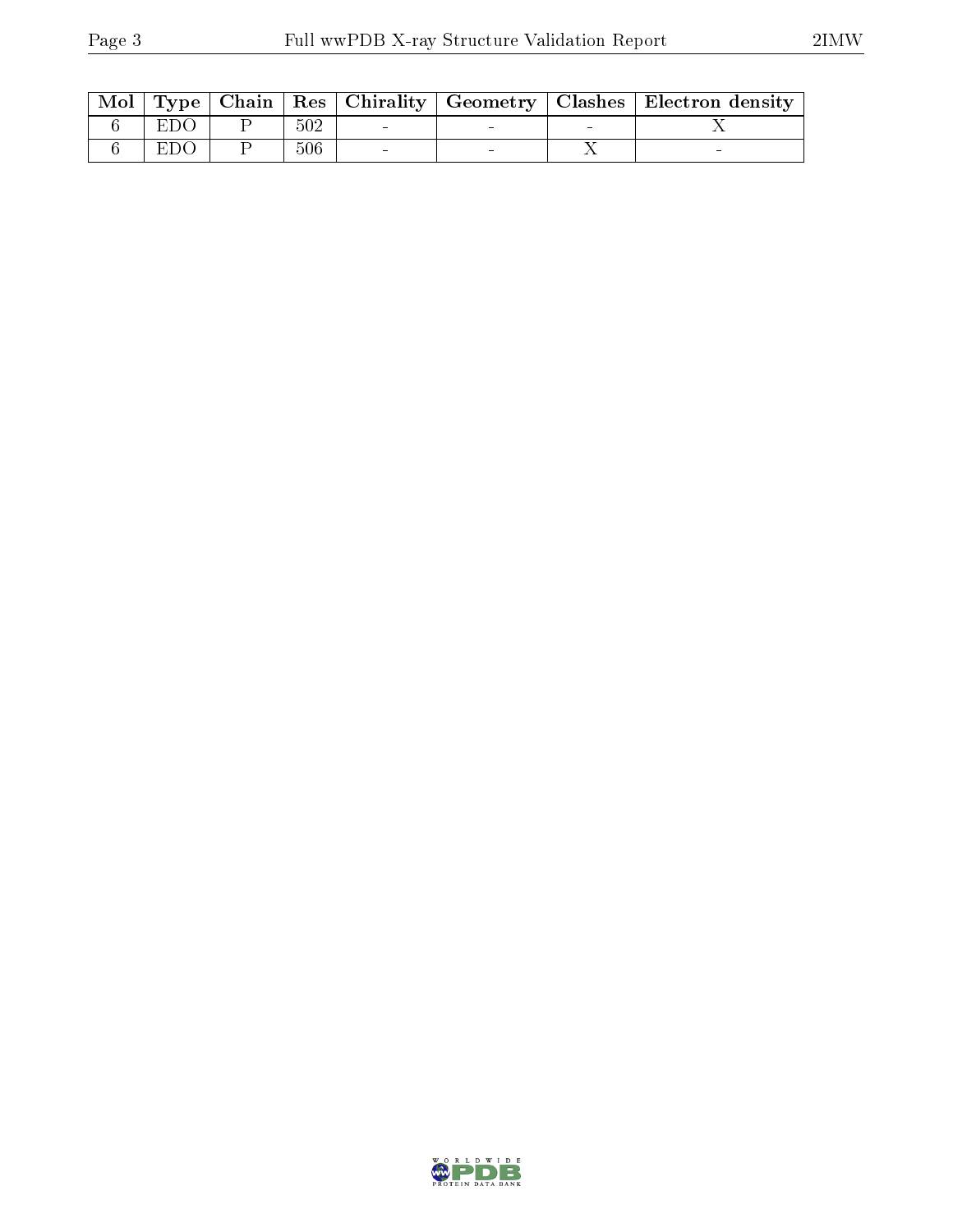# 2 Entry composition  $\left( \cdot \right)$

There are 7 unique types of molecules in this entry. The entry contains 3690 atoms, of which 0 are hydrogens and 0 are deuteriums.

In the tables below, the ZeroOcc column contains the number of atoms modelled with zero occupancy, the AltConf column contains the number of residues with at least one atom in alternate conformation and the Trace column contains the number of residues modelled with at most 2 atoms.

 Molecule 1 is a DNA chain called 5'-D(\*GP\*GP\*GP\*GP\*GP\*AP\*AP\*GP\*GP\*AP\*TP\*T  $P^{\ast}C$ )-3'.

| Mol | $\Box$ Chain   Residues | $\rm{Atoms}$ |            |         |  |  | $\text{ZeroOcc} \mid \text{AltConf} \mid \text{Trace}$ |  |
|-----|-------------------------|--------------|------------|---------|--|--|--------------------------------------------------------|--|
|     | 13                      | $\rm Total$  | C N<br>129 | - 57 75 |  |  |                                                        |  |

 Molecule 2 is a DNA chain called 5'-D(\*TP\*AP\*GP\*AP\*AP\*TP\*CP\*CP\*TP\*TP\*CP\*CP  $*$  $CP*CP*C$ -3'.

| Mol | Chain   Residues | $\rm{Atoms}$ |     |    |    |  | $\rm{ZeroOcc}$   $\rm{AltConf}$   $\rm{Trace}$ |  |
|-----|------------------|--------------|-----|----|----|--|------------------------------------------------|--|
|     | Γp               | Total<br>295 | 143 | 49 | 89 |  |                                                |  |

Molecule 3 is a protein called DNA polymerase IV.

| Mol | ∣ Chain | <sup>'</sup> Residues | $\rm{Atoms}$        |          |     |     | ZeroOcc | $\vert$ AltConf $\vert$ Trace $\vert$ |  |  |
|-----|---------|-----------------------|---------------------|----------|-----|-----|---------|---------------------------------------|--|--|
|     |         | 348                   | $\rm Total$<br>2827 | $1816\,$ | 485 | 519 |         |                                       |  |  |

Molecule 4 is CALCIUM ION (three-letter code: CA) (formula: Ca).

|  | $Mol$   Chain   Residues | Atoms | ZeroOcc   AltConf |  |
|--|--------------------------|-------|-------------------|--|
|  |                          | Total |                   |  |

• Molecule 5 is 2',3'-dideoxyadenosine triphosphate (three-letter code: DDS) (formula:  $C_{10}H_{16}N_5O_{11}P_3$ .

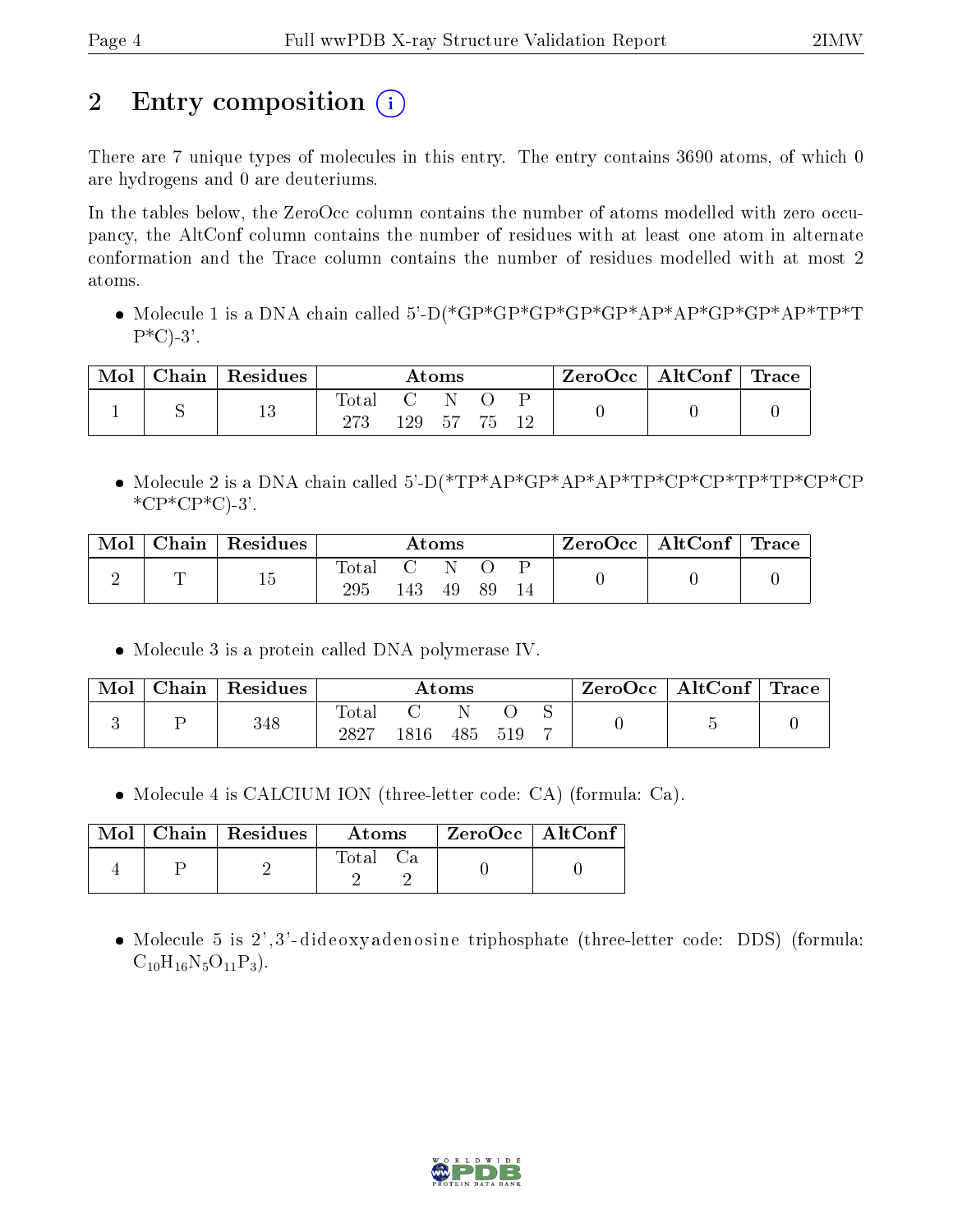

| Mol |  | $Chain   Residues$ | Atoms |         |  |  | ZeroOcc   AltConf |
|-----|--|--------------------|-------|---------|--|--|-------------------|
|     |  | Total C N .        |       |         |  |  |                   |
|     |  | 29                 |       | 10 5 11 |  |  |                   |

 $\bullet$  Molecule 6 is 1,2-ETHANEDIOL (three-letter code: EDO) (formula:  $\rm{C_2H_6O_2}).$ 



|  | Mol   Chain   Residues | Atoms                           | $ZeroOcc$   AltConf |
|--|------------------------|---------------------------------|---------------------|
|  |                        | Total C O<br>$\sqrt{2}$ 2       |                     |
|  |                        | Total C O<br>2 2                |                     |
|  |                        | Total C O<br>$\mathcal{D}$<br>റ |                     |

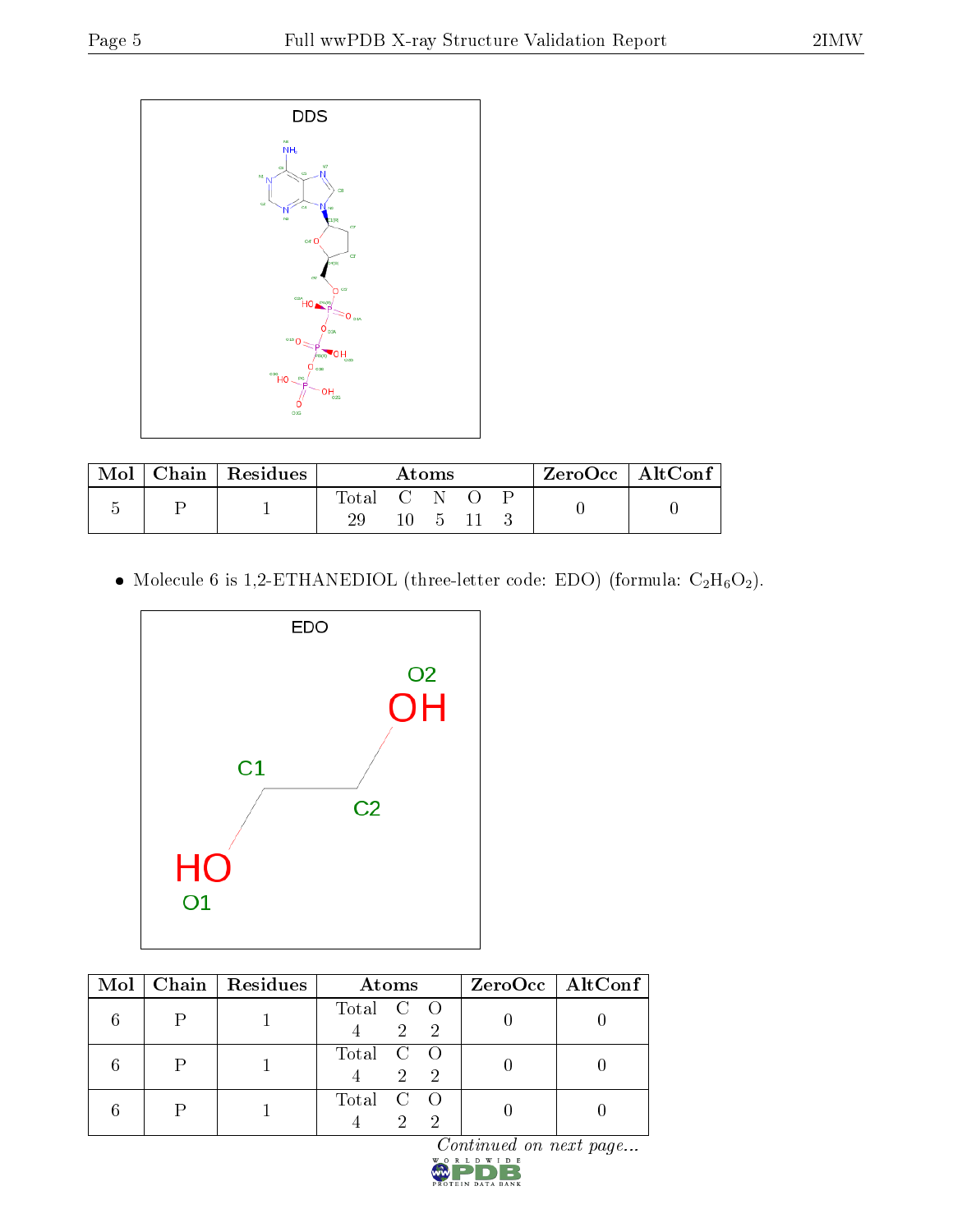Continued from previous page...

|  | Mol   Chain   Residues | Atoms                                    | $ZeroOcc \   \$ AltConf |
|--|------------------------|------------------------------------------|-------------------------|
|  |                        | Total C O<br>$\mathcal{D}_{\mathcal{L}}$ |                         |
|  |                        | Total C O<br>2 2                         |                         |
|  |                        | Total C O<br>$\mathcal{D}$               |                         |

 $\bullet\,$  Molecule 7 is water.

|  | $Mol$   Chain   Residues | Atoms                            | $ZeroOcc \mid AltConf \mid$ |
|--|--------------------------|----------------------------------|-----------------------------|
|  | 35                       | Total O<br>35 <sub>1</sub><br>35 |                             |
|  | 36                       | Total<br>- ()<br>36<br>36        |                             |
|  | 169                      | Total<br>169<br>169              |                             |

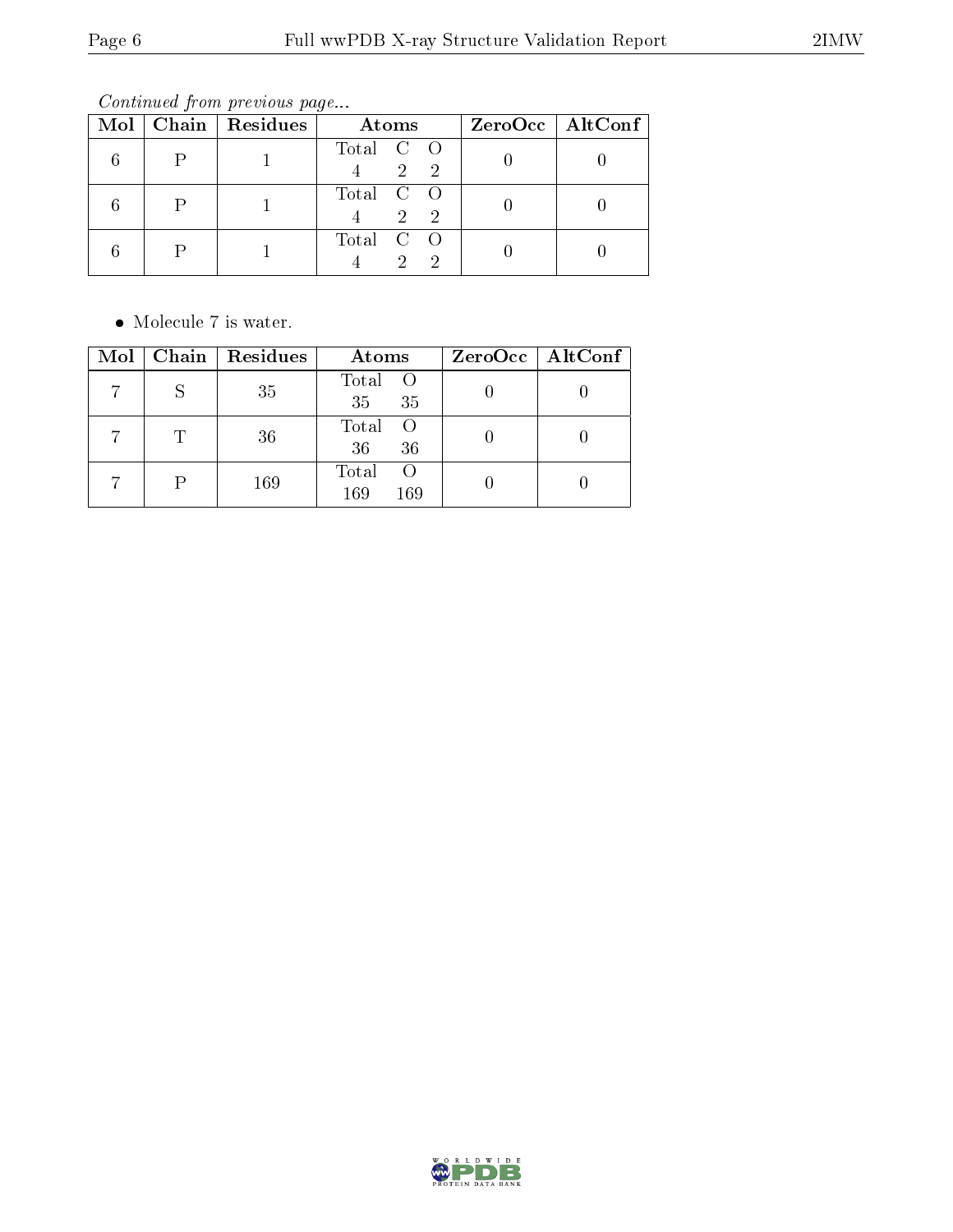## 3 Residue-property plots  $(i)$

These plots are drawn for all protein, RNA and DNA chains in the entry. The first graphic for a chain summarises the proportions of the various outlier classes displayed in the second graphic. The second graphic shows the sequence view annotated by issues in geometry and electron density. Residues are color-coded according to the number of geometric quality criteria for which they contain at least one outlier: green  $= 0$ , yellow  $= 1$ , orange  $= 2$  and red  $= 3$  or more. A red dot above a residue indicates a poor fit to the electron density (RSRZ  $> 2$ ). Stretches of 2 or more consecutive residues without any outlier are shown as a green connector. Residues present in the sample, but not in the model, are shown in grey.

• Molecule 1: 5'-D(\*GP\*GP\*GP\*GP\*GP\*AP\*AP\*GP\*GP\*AP\*TP\*TP\*C)-3'



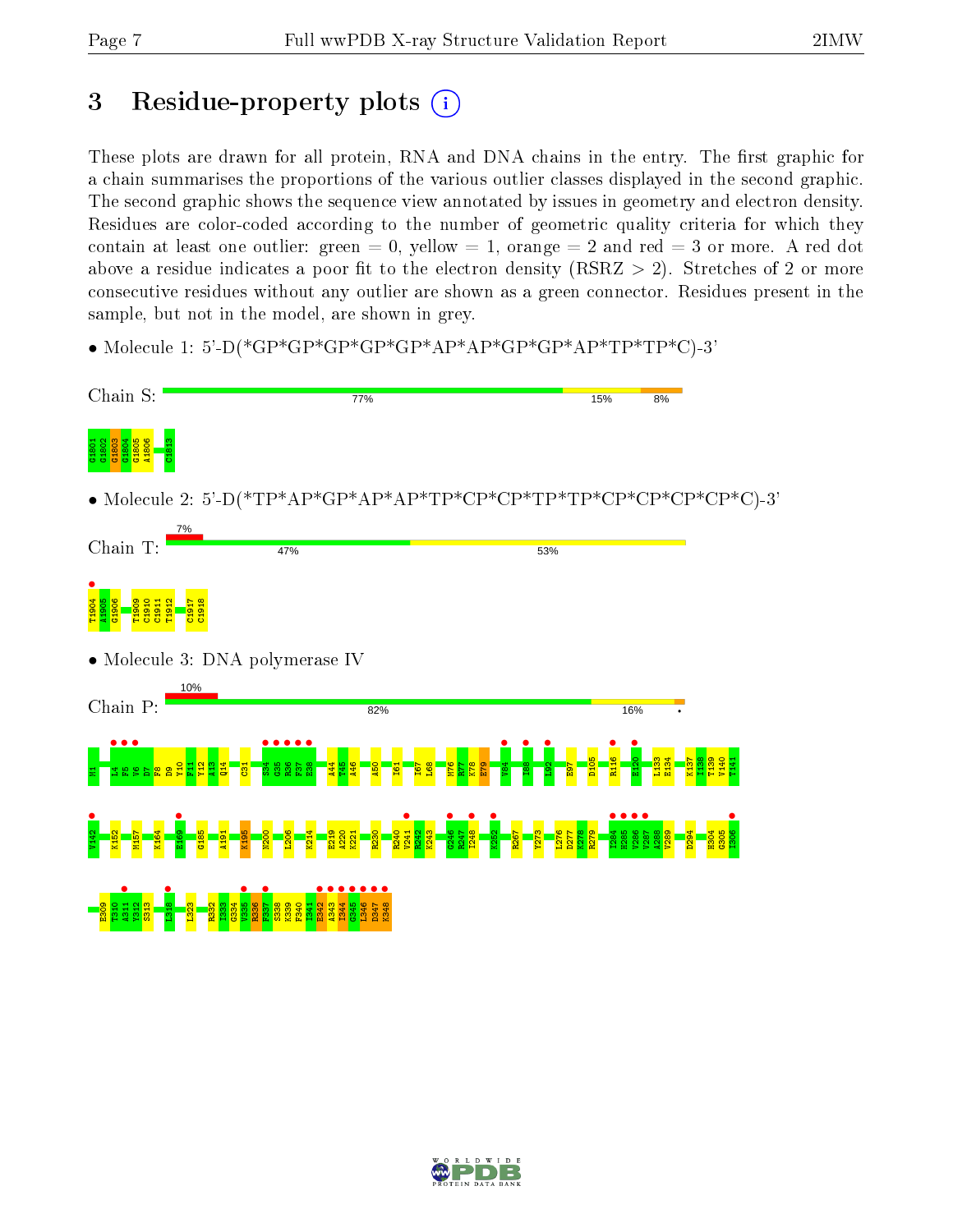# 4 Data and refinement statistics  $(i)$

| Property                                                             | Value                                             | Source     |
|----------------------------------------------------------------------|---------------------------------------------------|------------|
| Space group                                                          | P 21 21 2                                         | Depositor  |
| Cell constants                                                       | $101.86\text{\AA}$<br>$98.06\text{\AA}$<br>52.38Å |            |
| a, b, c, $\alpha$ , $\beta$ , $\gamma$                               | $90.00^\circ$<br>$90.00^\circ$<br>$90.00^\circ$   | Depositor  |
| Resolution $(A)$                                                     | 26.73<br>$-2.05$                                  | Depositor  |
|                                                                      | 26.76<br>$-2.05$                                  | <b>EDS</b> |
| % Data completeness                                                  | $100.0 (26.73 - 2.05)$                            | Depositor  |
| (in resolution range)                                                | $97.5(26.76-2.05)$                                | <b>EDS</b> |
| $\mathrm{R}_{merge}$                                                 | 0.06                                              | Depositor  |
| $\mathrm{R}_{sym}$                                                   | (Not available)                                   | Depositor  |
| $\sqrt{I/\sigma(I)} > 1$                                             | 2.00 (at $2.04\text{\AA}$ )                       | Xtriage    |
| Refinement program                                                   | REFMAC, CNS                                       | Depositor  |
|                                                                      | $0.230$ , $0.284$                                 | Depositor  |
| $R, R_{free}$                                                        | 0.219<br>$\overline{\phantom{a}}$<br>0.272        | DCC        |
| $R_{free}$ test set                                                  | 955 reflections $(2.91\%)$                        | wwPDB-VP   |
| Wilson B-factor $(A^2)$                                              | 45.3                                              | Xtriage    |
| Anisotropy                                                           | 0.355                                             | Xtriage    |
| Bulk solvent $k_{sol}(e/\mathring{A}^3)$ , $B_{sol}(\mathring{A}^2)$ | $0.34$ , 49.5                                     | <b>EDS</b> |
| $\overline{L-test for}$ twinning <sup>2</sup>                        | $< L >$ = 0.49, $< L^2 >$ = 0.32                  | Xtriage    |
| Estimated twinning fraction                                          | $0.013$ for k,h,-l                                | Xtriage    |
| $F_o, F_c$ correlation                                               | 0.95                                              | <b>EDS</b> |
| Total number of atoms                                                | 3690                                              | wwPDB-VP   |
| Average B, all atoms $(A^2)$                                         | 45.0                                              | wwPDB-VP   |

Xtriage's analysis on translational NCS is as follows: The largest off-origin peak in the Patterson function is  $3.82\%$  of the height of the origin peak. No significant pseudotranslation is detected.

<sup>&</sup>lt;sup>2</sup>Theoretical values of  $\langle |L| \rangle$ ,  $\langle L^2 \rangle$  for acentric reflections are 0.5, 0.333 respectively for untwinned datasets, and 0.375, 0.2 for perfectly twinned datasets.



<span id="page-7-1"></span><span id="page-7-0"></span><sup>1</sup> Intensities estimated from amplitudes.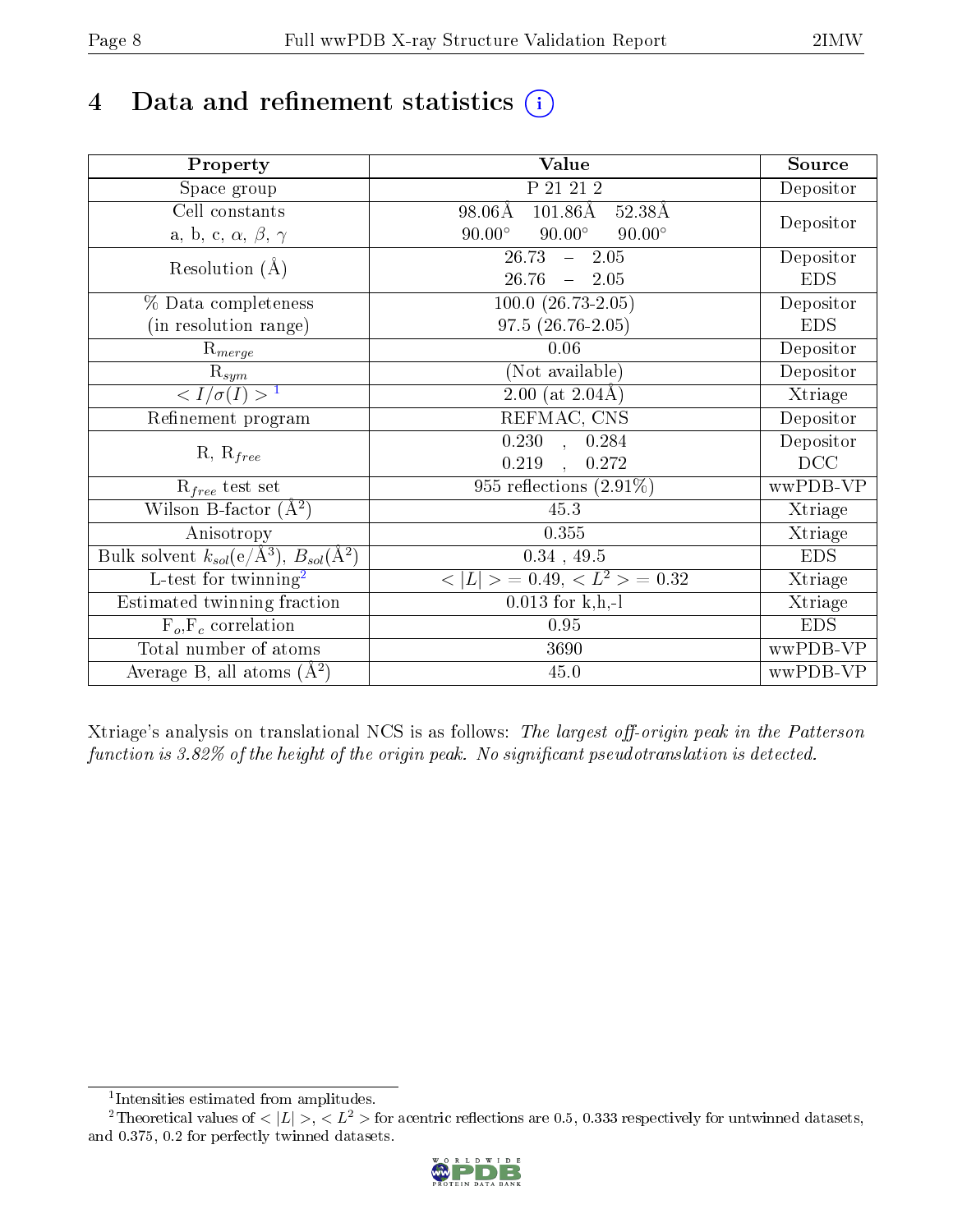# 5 Model quality  $(i)$

### 5.1 Standard geometry  $(i)$

Bond lengths and bond angles in the following residue types are not validated in this section: DDS, CA, EDO

The Z score for a bond length (or angle) is the number of standard deviations the observed value is removed from the expected value. A bond length (or angle) with  $|Z| > 5$  is considered an outlier worth inspection. RMSZ is the root-mean-square of all Z scores of the bond lengths (or angles).

|    | Mol<br>Chain | Bond lengths |             | Bond angles |                   |
|----|--------------|--------------|-------------|-------------|-------------------|
|    |              | <b>RMSZ</b>  | $\ Z\  > 5$ | RMSZ        | $\# Z  > 5$       |
|    |              | 0.87         | 0/308       | 1.35        | $1/476$ $(0.2\%)$ |
| 2  |              | 0.95         | 0/328       | 1.57        | $6/502$ $(1.2\%)$ |
| 3  |              | 0.54         | 0/2866      | 0.59        | 0/3849            |
| AĦ | ΑH           | 0.62         | 0/3502      | 0.84        | 4827              |

There are no bond length outliers.

All (7) bond angle outliers are listed below:

| Mol            | Chain | Res  | Type      | Atoms         | $\mathbf{Z}$ | Observed $(°)$ | Ideal $(°)$ |
|----------------|-------|------|-----------|---------------|--------------|----------------|-------------|
|                |       | 1803 | DG        | $O4'$ -C1'-N9 | 6.60         | 112.62         | 108.00      |
| $\mathcal{D}$  | T     | 1906 | DG        | $O4'$ -C1'-N9 | $-5.78$      | 103.96         | 108.00      |
| 2              | Τ     | 1904 | <b>DT</b> | $P-O3'-C3'$   | 5.60         | 126.42         | 119.70      |
| 2              | Т     | 1917 | DC        | $O4'$ -C1'-N1 | 5.25         | 111.68         | 108.00      |
| $\overline{2}$ | T     | 1904 | DT        | $O4'$ -C1'-N1 | 5.25         | 111.67         | 108.00      |
| $\mathcal{D}$  | T     | 1910 | DC        | $O4'$ -C1'-N1 | 5.11         | 111.58         | 108.00      |
| $\overline{2}$ | Ͳ     | 1909 | DT        | $O4'$ -C1'-N1 | 5.09         | 111.56         | 108.00      |

There are no chirality outliers.

There are no planarity outliers.

### $5.2$  Too-close contacts  $(i)$

In the following table, the Non-H and H(model) columns list the number of non-hydrogen atoms and hydrogen atoms in the chain respectively. The H(added) column lists the number of hydrogen atoms added and optimized by MolProbity. The Clashes column lists the number of clashes within the asymmetric unit, whereas Symm-Clashes lists symmetry related clashes.

|  |  |  | Mol   Chain   Non-H   H(model)   H(added)   Clashes   Symm-Clashes |
|--|--|--|--------------------------------------------------------------------|
|  |  |  |                                                                    |

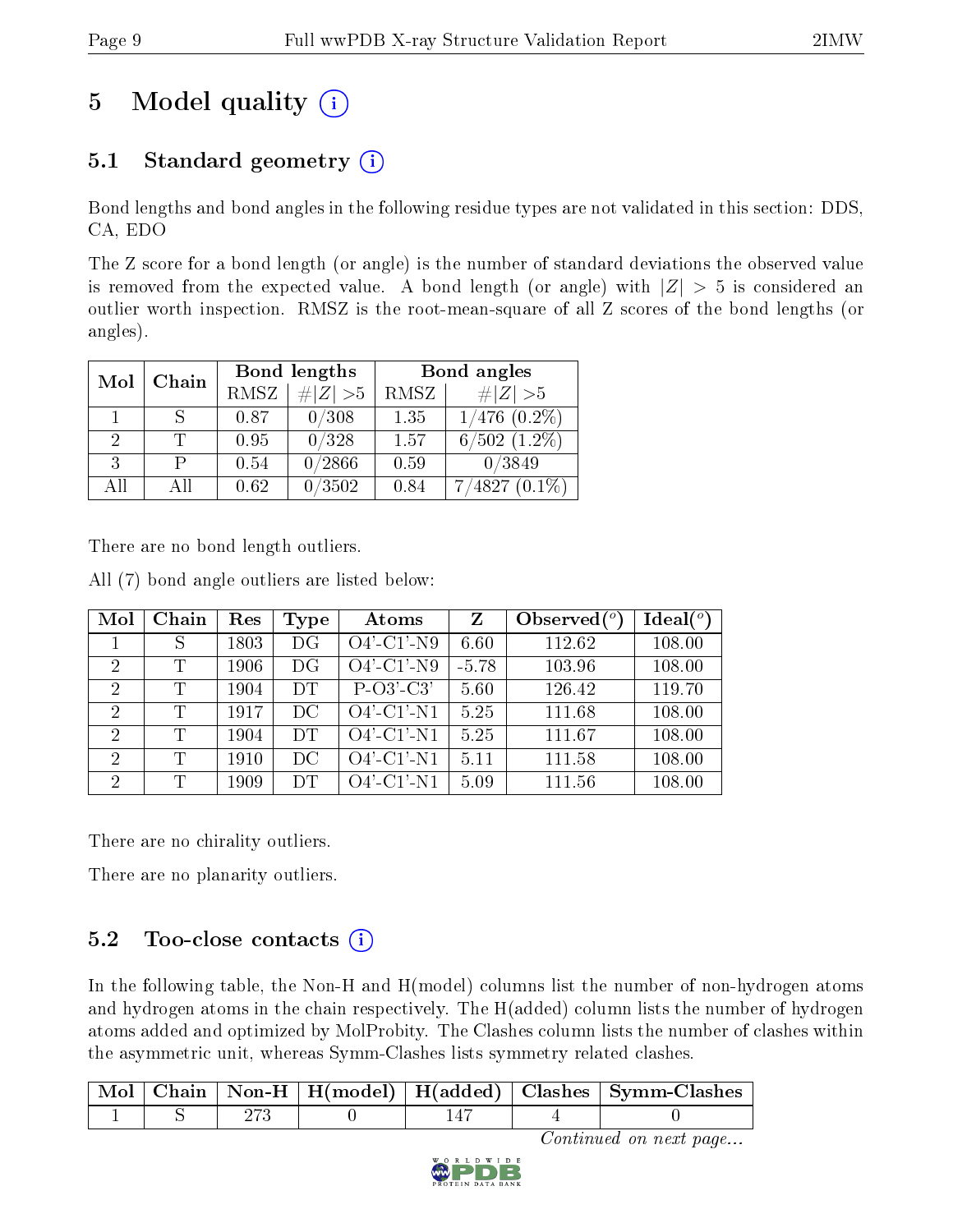| Mol | Chain | Non-H $\vert$ | H (model) | H(added) |    | Clashes   Symm-Clashes |
|-----|-------|---------------|-----------|----------|----|------------------------|
|     |       | 295           |           | 171      |    |                        |
| 2   | D     | 2827          |           | 2977     | 65 |                        |
|     | D     |               |           |          |    |                        |
| 5   | D     | 29            |           | 12       |    |                        |
|     | P     | 24            |           | 36       | 15 |                        |
|     | D     | 169           |           |          |    |                        |
|     | S     | 35            |           |          | 6) |                        |
|     |       | 36            |           |          |    |                        |
|     |       | 3690          |           | 3343     | 70 |                        |

The all-atom clashscore is defined as the number of clashes found per 1000 atoms (including hydrogen atoms). The all-atom clashscore for this structure is 10.

All (70) close contacts within the same asymmetric unit are listed below, sorted by their clash magnitude.

| Atom-1                       | Atom-2             | Interatomic      | Clash         |
|------------------------------|--------------------|------------------|---------------|
|                              |                    | distance $(\AA)$ | overlap $(A)$ |
| 3:P:267:ARG:HD2              | 6:P:506:EDO:C2     | $1.51\,$         | 1.39          |
| 3:P:339:LYS:HA               | 3:P:347:ASP:CB     | 1.73             | 1.19          |
| 3:P:267:ARG:CD               | 6:P:506:EDO:H22    | 1.81             | 1.11          |
| $3:P:14:GLN:\overline{HE22}$ | 3:P:139:THR:H      | 1.08             | 0.99          |
| 3:P:339:LYS:CA               | 3:P:347:ASP:CB     | 2.41             | 0.98          |
| 3:P:267:ARG:HD2              | 6:P:506:EDO:H22    | 0.99             | 0.98          |
| 3:P:267:ARG:HD2              | 6:P:506:EDO:H21    | 1.47             | 0.95          |
| 3:P:267:ARG:CD               | 6:P:506:EDO:C2     | 2.46             | 0.88          |
| 3:P:339:LYS:H                | 3:P:347:ASP:CB     | 1.89             | 0.86          |
| 3:P:339:LYS:N                | 3:P:347:ASP:CB     | 2.42             | 0.83          |
| 3:P:191:ALA:O                | 3:P:195:LYS:HE3    | 1.85             | 0.77          |
| 3:P:220:ALA:HA               | 6:P:503:EDO:H21    | 1.68             | 0.76          |
| 3:P:338:SER:HB2              | 3:P:348:LYS:H      | $1.50\,$         | 0.76          |
| 3:P:276:LEU:HD13             | 7:P:578:HOH:O      | 1.87             | 0.73          |
| 3: P:44: ALA:CB              | 3:P:76:MET:CE      | 2.74             | 0.65          |
| 3:P:133:LEU:O                | 3: P:137: LYS: HD3 | 1.96             | 0.65          |
| 3:P:44:ALA:HB1               | 3:P:76:MET:CE      | 2.27             | 0.64          |
| 3:P:14:GLN:NE2               | 3:P:139:THR:H      | 1.87             | 0.64          |
| 1: S: 1805: DG: OP2          | 3:P:348:LYS:NZ     | 2.30             | 0.64          |
| 1: S: 1803: DG: OP2          | 3:P:336:ARG:NH2    | 2.31             | 0.64          |
| 3: P:44: ALA:CB              | 3:P:76:MET:HE3     | 2.29             | 0.63          |
| 3:P:195:LYS:HD2              | 3:P:200:ASN:OD1    | 1.99             | 0.63          |
| 3:P:44:ALA:HB2               | 3:P:76:MET:HE3     | 1.80             | 0.62          |
| 3:P:277:ASP:HB3              | 7:P:648:HOH:O      | 2.00             | 0.60          |
| 3:P:267:ARG:CB               | 6:P:506:EDO:H21    | 2.32             | 0.60          |

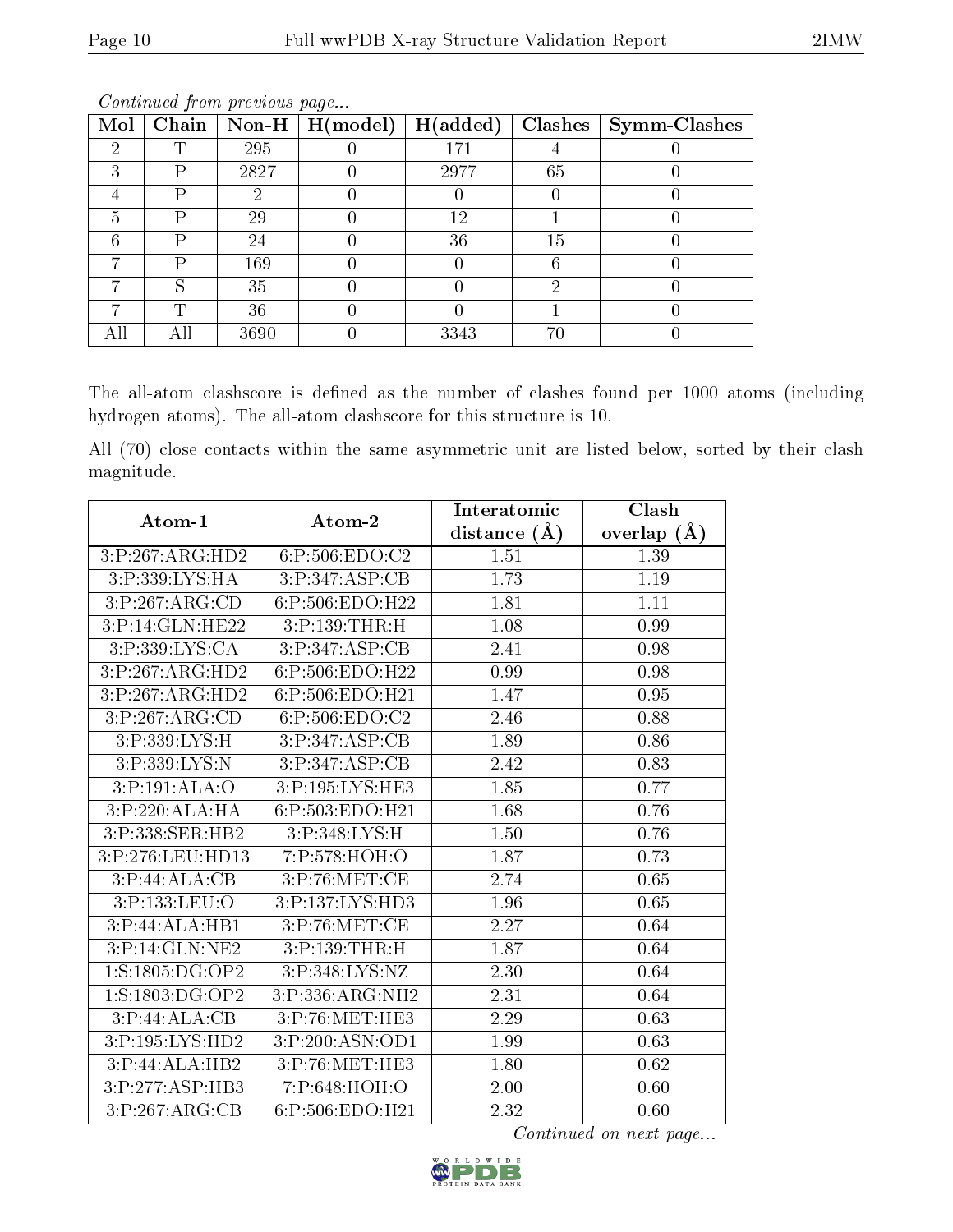| Communica from previous page |                    | Interatomic       | Clash         |  |
|------------------------------|--------------------|-------------------|---------------|--|
| Atom-1                       | Atom-2             | distance $(A)$    | overlap $(A)$ |  |
| 3:P:313:SER:HB3              | 7:P:643:HOH:O      | 2.01              | 0.60          |  |
| 3:P:220:ALA:CA               | 6:P:503:EDO:H21    | $\overline{2.31}$ | 0.59          |  |
| 3:P:346:LEU:O                | 3: P: 347: ASP: CB | 2.49              | 0.59          |  |
| 3:P:243:LYS:O                | 3:P:347:ASP:HA     | 2.03              | 0.59          |  |
| 3:P:46:ALA:HB1               | 3:P:50:ALA:HB3     | 1.85              | 0.58          |  |
| 3:P:289:VAL:HB               | 3:P:332:ARG:HB2    | 1.87              | 0.56          |  |
| 3:P:8:PHE:HA                 | 3:P:140:VAL:HG12   | 1.90              | 0.52          |  |
| 3:P:344:ILE:O                | 3:P:346:LEU:HD12   | 2.09              | 0.52          |  |
| 3:P:97:GLU:HA                | 7:P:565:HOH:O      | 2.08              | 0.52          |  |
| 3:P:309:GLU:HG3              | 7:P:591:HOH:O      | 2.09              | 0.52          |  |
| 3:P:31:CYS:HB3               | 3:P:61:ILE:HD11    | 1.93              | $0.51\,$      |  |
| 3:P:267:ARG:HB3              | 6:P:506:EDO:H21    | 1.92              | 0.51          |  |
| 3:P:304:HIS:HD2              | 3:P:305:GLY:O      | 1.93              | 0.50          |  |
| 2:T:1918:DC:OP1              | 3:P:152:LYS:HE2    | 2.12              | 0.49          |  |
| 3:P:342:GLU:O                | 3:P:343:ALA:HB2    | 2.13              | 0.49          |  |
| 3:P:248:ILE:HA               | 3:P:334:GLY:HA3    | 1.95              | 0.48          |  |
| 3:P:313:SER:CB               | 7:P:643:HOH:O      | 2.59              | 0.48          |  |
| 3:P:157:MET:HE3              | 3:P:164:LYS:HE3    | 1.96              | 0.47          |  |
| 3:P:267:ARG:CD               | 6:P:506:EDO:H21    | 2.31              | 0.47          |  |
| 3:P:12:TYR:OH                | 3:P:78:LYS:HE3     | 2.14              | 0.47          |  |
| 3:P:97:GLU:CD                | 3:P:97:GLU:H       | 2.17              | 0.47          |  |
| 3:P:240:ARG:HG2              | 6:P:501:EDO:H21    | 1.97              | 0.47          |  |
| 1:S:1805:DG:H8               | 3:P:348:LYS:HZ1    | 1.63              | 0.46          |  |
| 3:P:185:GLY:O                | 3:P:221:LYS:HE2    | 2.16              | 0.45          |  |
| 3:P:214:LYS:HE3              | 3:P:219:GLU:HB2    | 1.98              | 0.45          |  |
| 2:T:1911:DC:H2'              | 2:T:1912:DT:H71    | 1.99              | 0.44          |  |
| 2:T:1918:DC:OP2              | 7:T:224:HOH:O      | 2.20              | 0.43          |  |
| 3:P:206:LEU:HD21             | 3:P:230:ARG:HG3    | 2.00              | 0.42          |  |
| 3:P:240:ARG:HG2              | 6:P:501:EDO:C2     | 2.49              | 0.42          |  |
| 3:P:340:PHE:HB2              | 3:P:346:LEU:HB3    | 2.01              | 0.42          |  |
| 3:P:9:ASP:O                  | 3: P:10: TYR: C    | 2.58              | 0.42          |  |
| 3:P:220:ALA:CB               | 6:P:503:EDO:H21    | 2.50              | 0.41          |  |
| 1: S: 1805: DG:H2"           | 1:S:1806:DA:C8     | 2.55              | 0.41          |  |
| 3:P:157:MET:CE               | 3:P:164:LYS:HE3    | 2.50              | 0.41          |  |
| 3:P:241:VAL:CG1              | 3:P:346:LEU:HG     | 2.50              | 0.41          |  |
| 3:P:241:VAL:HG11             | 3:P:346:LEU:HG     | 2.02              | 0.41          |  |
| 2:T:1918:DC:H2"              | 5:P:401:DDS:H4'    | 2.01              | 0.41          |  |
| 7:S:206:HOH:O                | 6:P:501:EDO:H22    | $2.\overline{20}$ | 0.41          |  |
| 3:P:67:ILE:HG22              | 3: P:68:LEU:HG     | 2.02              | 0.41          |  |
| 7:S:149:HOH:O                | 3:P:348:LYS:HE2    | 2.20              | 0.41          |  |
| 3:P:8:PHE:HB2                | 3:P:105:ASP:HB2    | 2.03              | 0.40          |  |

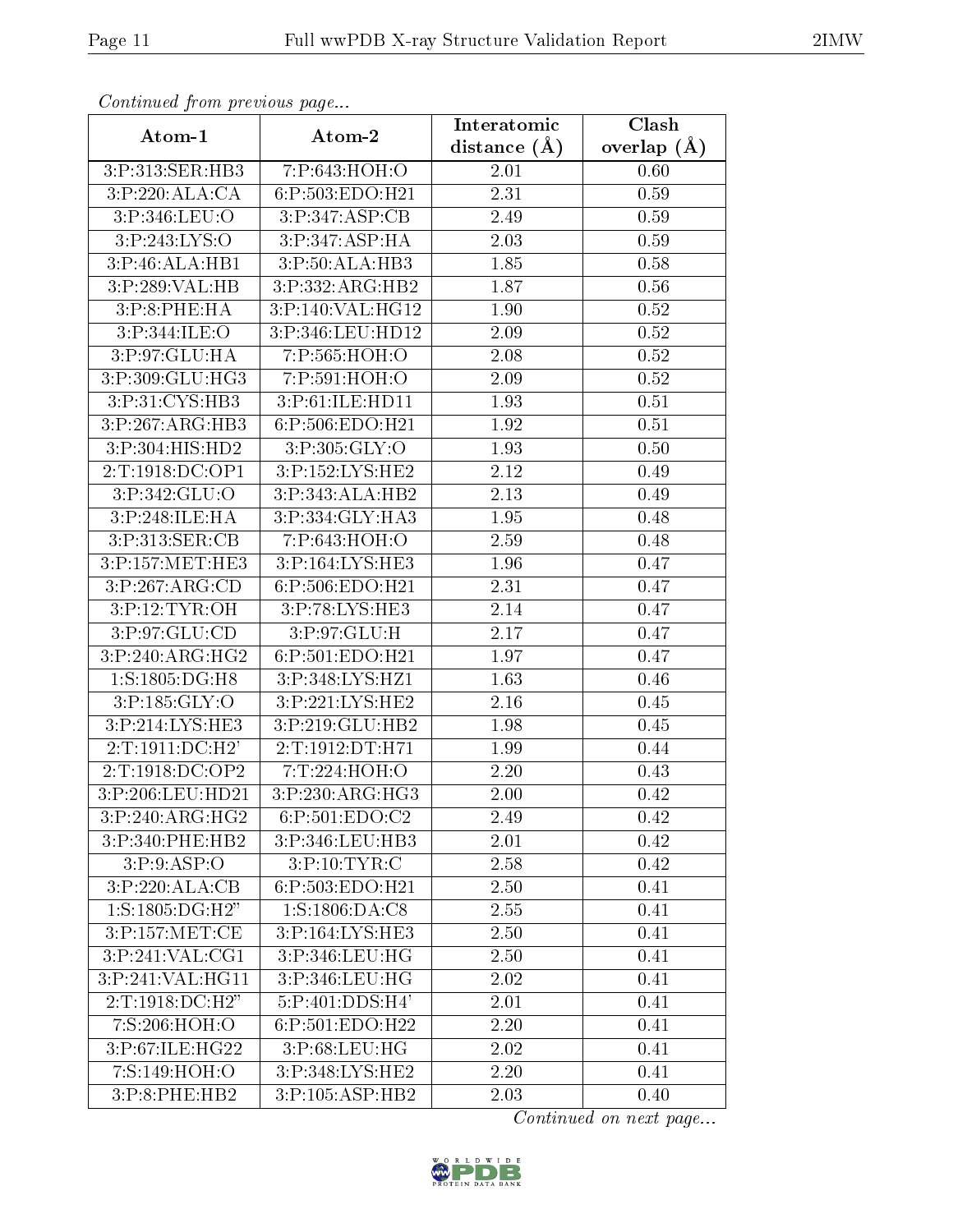| Atom- $1$        | $\boldsymbol{\mathrm{Atom}\text{-}2}$ | Interatomic<br>distance $(\AA)$ | Clash<br>overlap $(\AA)$ |
|------------------|---------------------------------------|---------------------------------|--------------------------|
| 3:P:279:ARG:HB2  | 3:P:279:ARG:HE                        | 1.72                            | 0.40                     |
| 3:P:273:TYR:HA   | 3:P:276:LEU:HD12                      | 2.04                            | 0.40                     |
| 3:P:267:ARG:HB3  | 6:P:506:EDO:C2                        | 2.51                            | 0.40                     |
| 3:P:79[A]:GLU:CD | 3:P:79[A]:GLU:H                       | 2.24                            | 0.40                     |

There are no symmetry-related clashes.

### 5.3 Torsion angles (i)

#### 5.3.1 Protein backbone  $(i)$

In the following table, the Percentiles column shows the percent Ramachandran outliers of the chain as a percentile score with respect to all X-ray entries followed by that with respect to entries of similar resolution.

The Analysed column shows the number of residues for which the backbone conformation was analysed, and the total number of residues.

| Mol   Chain | Analysed                                            | Favoured   Allowed   Outliers   Percentiles |  |                         |  |
|-------------|-----------------------------------------------------|---------------------------------------------|--|-------------------------|--|
|             | $351/348$ (101\%)   339 (97\%)   10 (3\%)   2 (1\%) |                                             |  | $\vert$ 25   15 $\vert$ |  |

All (2) Ramachandran outliers are listed below:

| Mol | Chain | Res | Type |
|-----|-------|-----|------|
|     |       |     |      |
|     |       |     |      |

#### 5.3.2 Protein sidechains  $\left( \mathbf{i} \right)$

In the following table, the Percentiles column shows the percent sidechain outliers of the chain as a percentile score with respect to all X-ray entries followed by that with respect to entries of similar resolution.

The Analysed column shows the number of residues for which the sidechain conformation was analysed, and the total number of residues.

| $\mid$ Mol $\mid$ Chain | Analysed                           |           | Rotameric   Outliers   Percentiles |  |
|-------------------------|------------------------------------|-----------|------------------------------------|--|
|                         | $308/305$ $(101\%)$   297 $(96\%)$ | 11 $(4%)$ | 35<br>28                           |  |

All (11) residues with a non-rotameric sidechain are listed below:

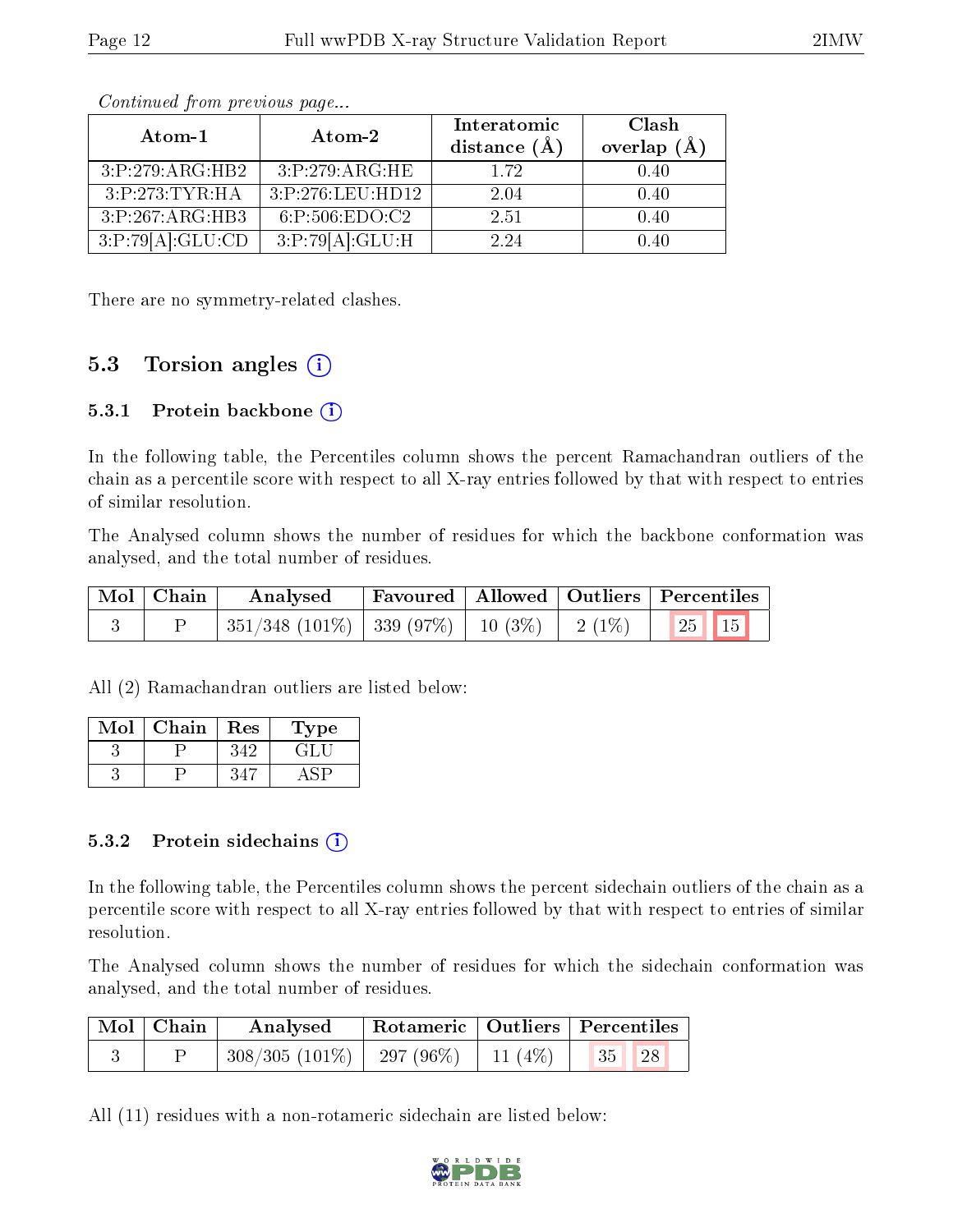| Mol | Chain | Res   | Type        |
|-----|-------|-------|-------------|
| 3   | P     | 79 A  | ${\rm GLU}$ |
| 3   | Ρ     | 79[B] | GLU         |
| 3   | Ρ     | 116   | $\rm{ARG}$  |
| 3   | P     | 134   | GLU         |
| 3   | Р     | 195   | LYS         |
| 3   | Р     | 294   | <b>ASP</b>  |
| 3   | Р     | 323   | LEU         |
| 3   | P     | 336   | ${\rm ARG}$ |
| 3   | Р     | 344   | ШE          |
| 3   | Ρ     | 346   | LEU         |
| 3   | Р     | 348   | LYS         |

Some sidechains can be flipped to improve hydrogen bonding and reduce clashes. All (3) such sidechains are listed below:

| Mol | Chain | Res | Type |
|-----|-------|-----|------|
|     |       |     | GLN  |
|     |       | 188 | ASN  |
|     |       | 304 |      |

#### $5.3.3$  RNA  $(i)$

There are no RNA molecules in this entry.

#### 5.4 Non-standard residues in protein, DNA, RNA chains (i)

There are no non-standard protein/DNA/RNA residues in this entry.

#### 5.5 Carbohydrates (i)

There are no carbohydrates in this entry.

#### 5.6 Ligand geometry  $(i)$

Of 9 ligands modelled in this entry, 2 are monoatomic - leaving 7 for Mogul analysis.

In the following table, the Counts columns list the number of bonds (or angles) for which Mogul statistics could be retrieved, the number of bonds (or angles) that are observed in the model and the number of bonds (or angles) that are defined in the Chemical Component Dictionary. The Link column lists molecule types, if any, to which the group is linked. The Z score for a bond length (or angle) is the number of standard deviations the observed value is removed from the

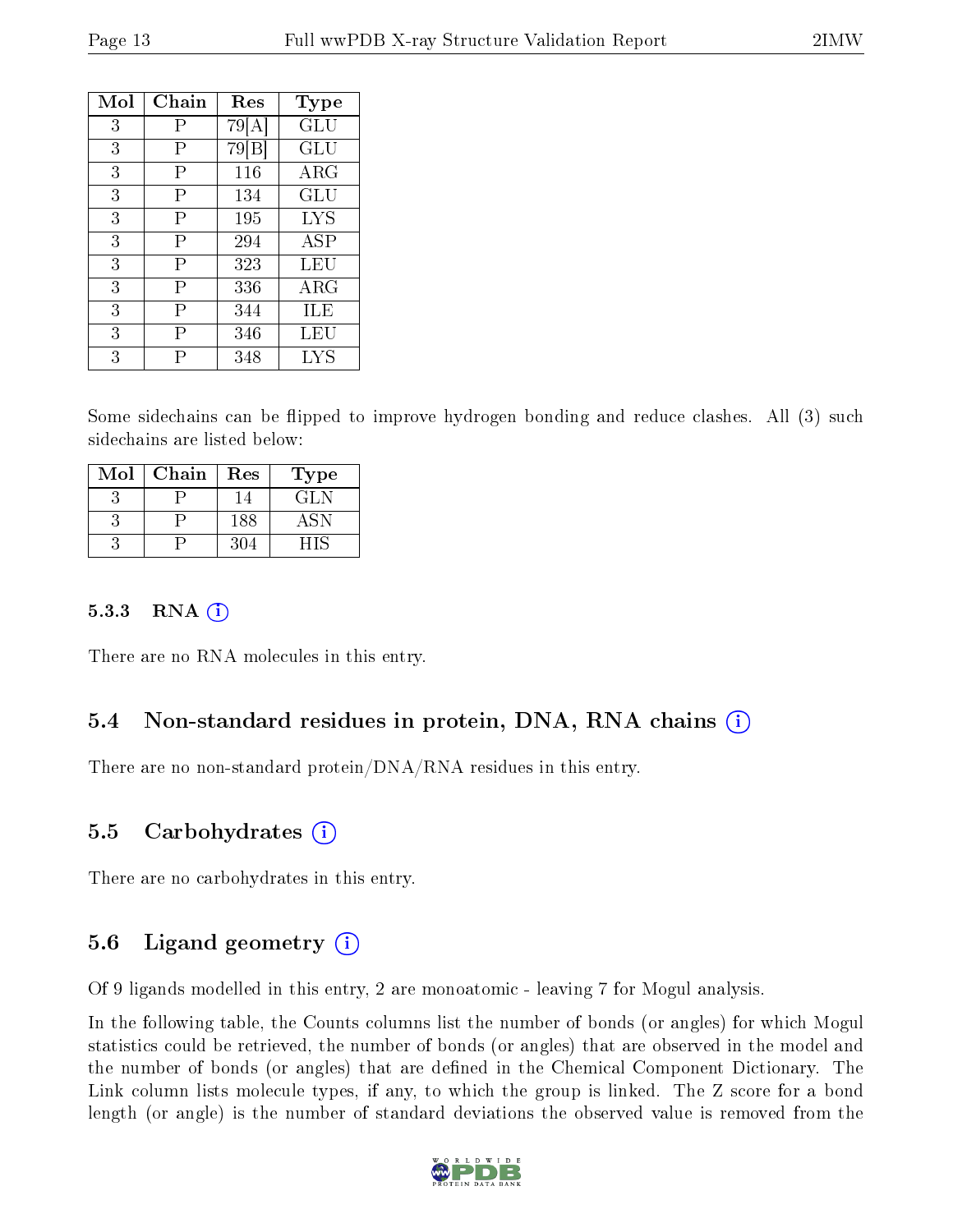| Mol             | Chain<br>Type |              | Res | Link | Bond lengths |        |          | Bond angles |        |                |             |
|-----------------|---------------|--------------|-----|------|--------------|--------|----------|-------------|--------|----------------|-------------|
|                 |               |              |     |      |              | Counts | RMSZ     | # $ Z  > 2$ | Counts | RMSZ           | # $ Z  > 2$ |
| $6\phantom{.}6$ | <b>EDO</b>    | D            | 501 |      | 3.3.3        | 0.84   |          | 2.2.2       | 0.38   | $\theta$       |             |
| 5               | <b>DDS</b>    | $\mathsf{P}$ | 401 | 4    | 25, 31, 31   | 0.71   | $\theta$ | 26,48,48    | 1.68   | 6(23%)         |             |
| $6\phantom{.}6$ | <b>EDO</b>    | D            | 504 |      | 3,3,3        | 0.94   |          | 2.2.2       | 0.41   | 0              |             |
| $6\phantom{.}6$ | <b>EDO</b>    | D            | 506 |      | 3,3,3        | 0.46   |          | 2.2.2       | 0.25   | 0              |             |
| $6\phantom{.}6$ | <b>EDO</b>    | $\mathbf{P}$ | 503 |      | 3.3.3        | 0.74   |          | 2.2.2       | 0.10   | 0              |             |
| $6\phantom{.}6$ | <b>EDO</b>    | D            | 502 | 3    | 3,3,3        | 0.45   |          | 2.2.2       | 0.29   | 0              |             |
| $6\phantom{.}6$ | <b>EDO</b>    | D            | 505 |      | 3.3.3        | 0.43   |          | 2.2.2       | 0.37   | $\overline{0}$ |             |

expected value. A bond length (or angle) with  $|Z| > 2$  is considered an outlier worth inspection. RMSZ is the root-mean-square of all Z scores of the bond lengths (or angles).

In the following table, the Chirals column lists the number of chiral outliers, the number of chiral centers analysed, the number of these observed in the model and the number defined in the Chemical Component Dictionary. Similar counts are reported in the Torsion and Rings columns. '-' means no outliers of that kind were identified.

| Mol | <b>Type</b> | Chain | Res | $\mathop{\rm Link}\nolimits$ | Chirals | <b>Torsions</b>     | Rings   |
|-----|-------------|-------|-----|------------------------------|---------|---------------------|---------|
| 6   | <b>EDO</b>  | Ρ     | 501 |                              |         | $\frac{1}{1}$<br>1/ |         |
| 5   | <b>DDS</b>  | Ρ     | 401 | 4                            |         | 5/18/31/31          | 0/3/3/3 |
| 6   | <b>EDO</b>  | P     | 504 |                              |         | 0/1/1/1             |         |
| 6   | <b>EDO</b>  | P     | 506 |                              |         |                     |         |
| 6   | <b>EDO</b>  | P     | 503 |                              |         |                     |         |
| 6   | <b>EDO</b>  | P     | 502 | 3                            |         | 0                   |         |
| 6   | <b>EDO</b>  | P     | 505 |                              |         |                     |         |

There are no bond length outliers.

All (6) bond angle outliers are listed below:

| Mol | Chain | Res | <b>Type</b> | Atoms                 |         | Observed $\binom{o}{c}$ | Ideal(°) |
|-----|-------|-----|-------------|-----------------------|---------|-------------------------|----------|
| 5   | Ρ     | 401 | <b>DDS</b>  | $N3-C2-N1$            | -4.99   | 120.88                  | 128.68   |
| 5   | P     | 401 | <b>DDS</b>  | PB O3B-PG             | $-2.68$ | 123.63                  | 132.83   |
| 5   | P     | 401 | <b>DDS</b>  | $C3'-C2'-C1'$         | 2.61    | 105.79                  | 102.78   |
| 5   | P     | 401 | <b>DDS</b>  | $C4'$ - $O4'$ - $C1'$ | 2.57    | 112.23                  | 109.81   |
| 5   | P     | 401 | <b>DDS</b>  | $C2'$ - $C3'$ - $C4'$ | 2.16    | 106.77                  | 102.72   |
| 5   | P     | 401 | DDS         | $O3G-PG-O2G$          | 2.14    | 115.81                  | 107.64   |

There are no chirality outliers.

All (9) torsion outliers are listed below:

| Mol | Chain | Res   Type | Atoms                         |
|-----|-------|------------|-------------------------------|
|     |       |            | $C3'$ - $C4'$ - $C5'$ - $O5'$ |

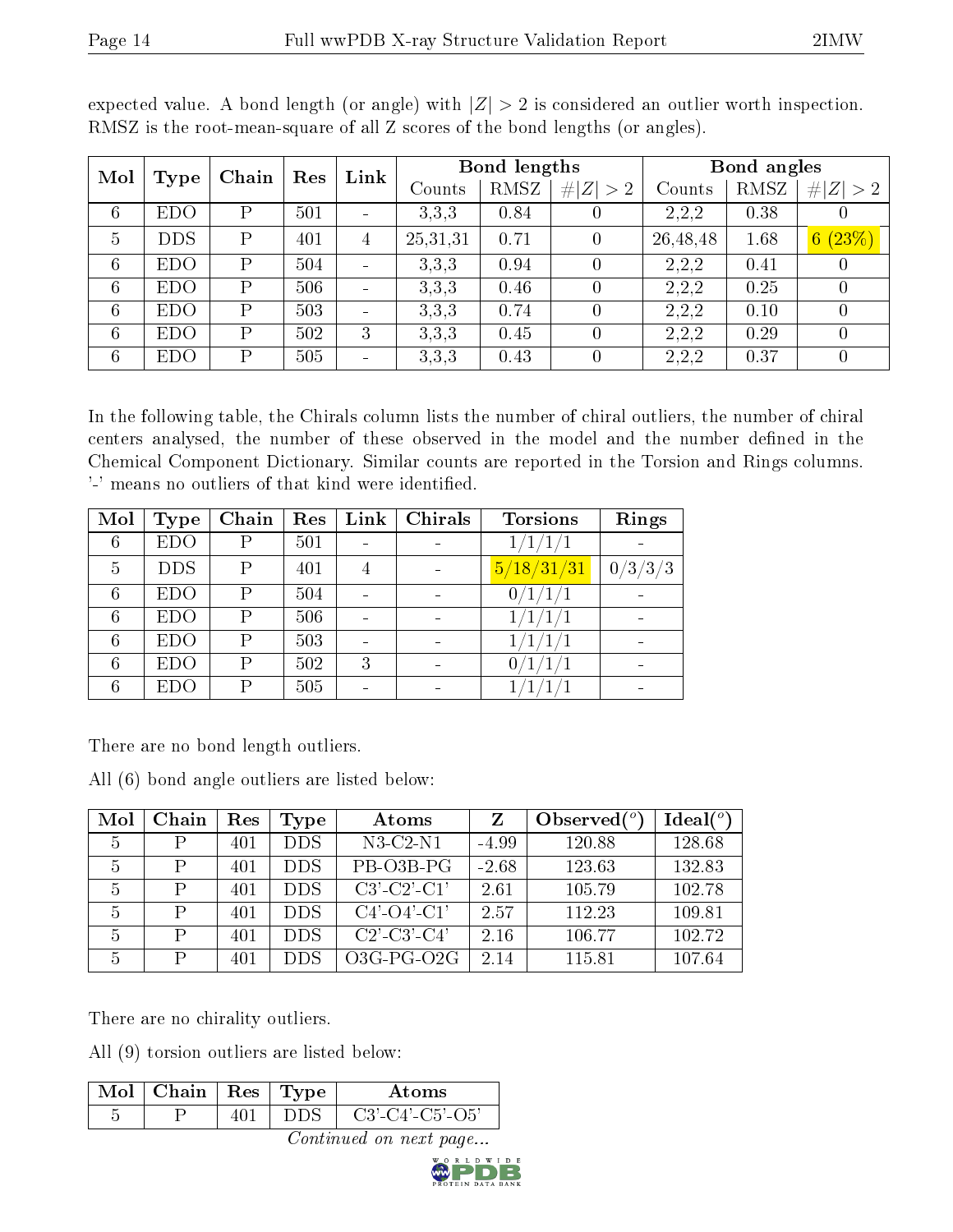| Mol | Chain | $\operatorname{Res}% \left( \mathcal{N}\right) \equiv\operatorname{Res}(\mathcal{N}_{0})\cap\mathcal{N}_{1}$ | Type       | $\rm{Atoms}$                       |
|-----|-------|--------------------------------------------------------------------------------------------------------------|------------|------------------------------------|
| 5   | Ρ     | 401                                                                                                          | <b>DDS</b> | $\overline{O4' - C4' - C5' - O5'}$ |
| 6   | P     | 501                                                                                                          | <b>EDO</b> | O1-C1-C2-O2                        |
| 6   | Ρ     | 505                                                                                                          | <b>EDO</b> | O1-C1-C2-O2                        |
| 6   | Ρ     | 503                                                                                                          | <b>EDO</b> | O1-C1-C2-O2                        |
| 6   | P     | 506                                                                                                          | <b>EDO</b> | $O1-C1-C2O2$                       |
| 5   | Р     | 401                                                                                                          | <b>DDS</b> | $C4'$ - $C5'$ - $O5'$ - $PA$       |
| 5   | Р     | 401                                                                                                          | <b>DDS</b> | PB-O3B-PG-O3G                      |
| 5   | Р     | 401                                                                                                          | <b>DDS</b> | PB-O3A-PA-O1A                      |

There are no ring outliers.

4 monomers are involved in 16 short contacts:

|  |     |      | Mol   Chain   Res   Type   Clashes   Symm-Clashes |
|--|-----|------|---------------------------------------------------|
|  | 501 | EDO  |                                                   |
|  |     | DDS. |                                                   |
|  | 506 | EDO  |                                                   |
|  | 503 | ET)O |                                                   |

The following is a two-dimensional graphical depiction of Mogul quality analysis of bond lengths, bond angles, torsion angles, and ring geometry for all instances of the Ligand of Interest. In addition, ligands with molecular weight > 250 and outliers as shown on the validation Tables will also be included. For torsion angles, if less then 5% of the Mogul distribution of torsion angles is within 10 degrees of the torsion angle in question, then that torsion angle is considered an outlier. Any bond that is central to one or more torsion angles identified as an outlier by Mogul will be highlighted in the graph. For rings, the root-mean-square deviation (RMSD) between the ring in question and similar rings identified by Mogul is calculated over all ring torsion angles. If the average RMSD is greater than 60 degrees and the minimal RMSD between the ring in question and any Mogul-identified rings is also greater than 60 degrees, then that ring is considered an outlier. The outliers are highlighted in purple. The color gray indicates Mogul did not find sufficient equivalents in the CSD to analyse the geometry.

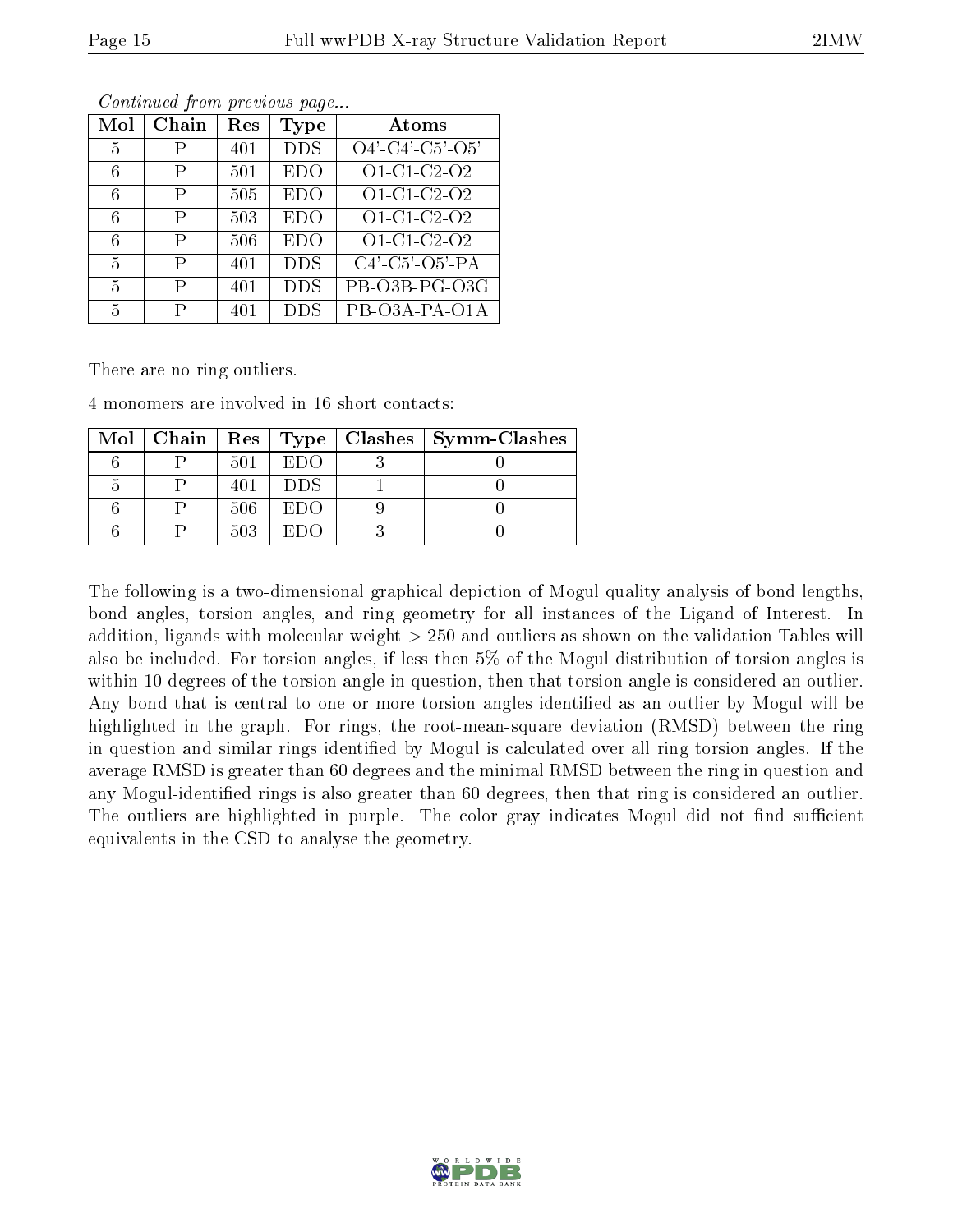

## 5.7 [O](https://www.wwpdb.org/validation/2017/XrayValidationReportHelp#nonstandard_residues_and_ligands)ther polymers (i)

There are no such residues in this entry.

### 5.8 Polymer linkage issues (i)

There are no chain breaks in this entry.

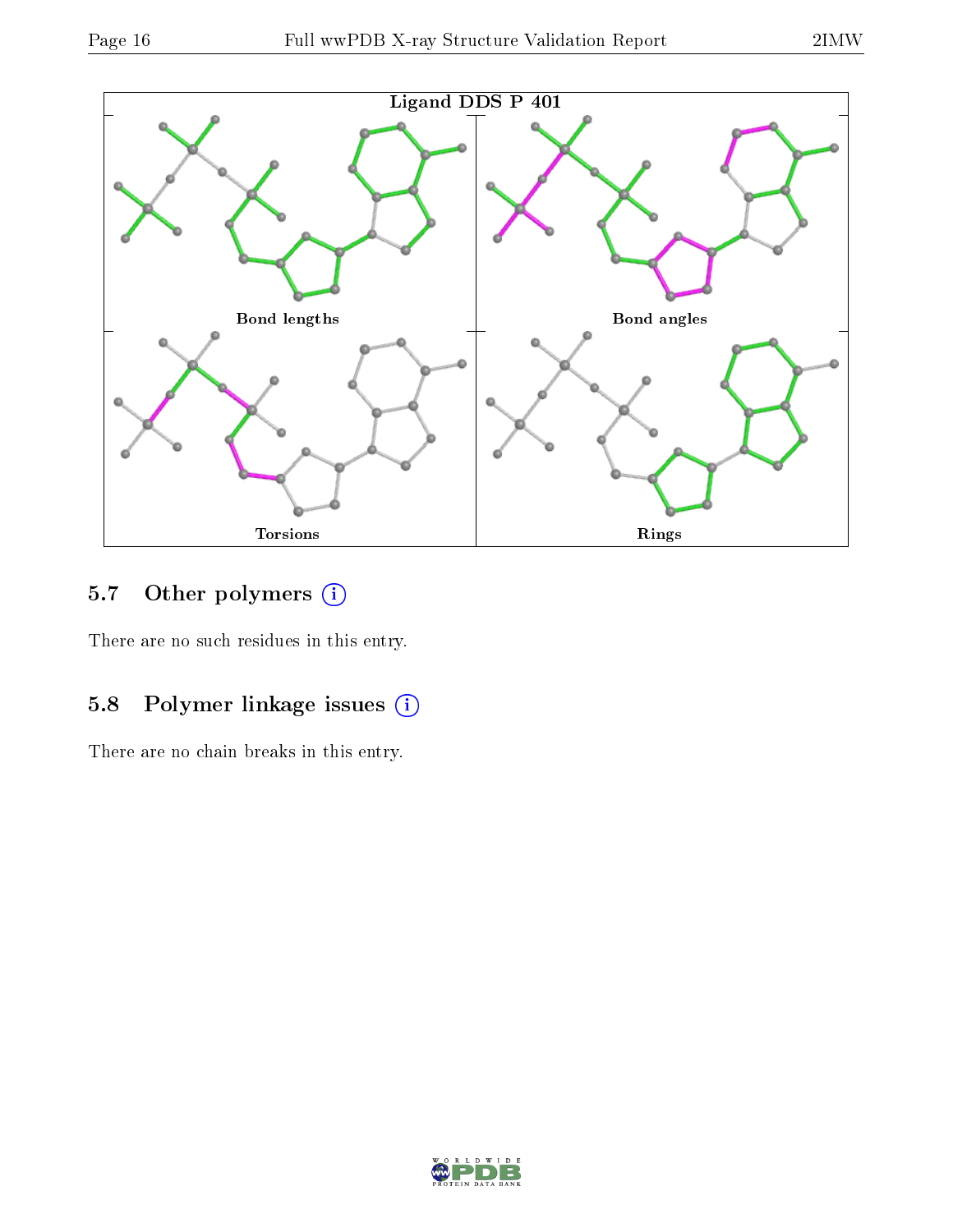## 6 Fit of model and data  $(i)$

### 6.1 Protein, DNA and RNA chains  $(i)$

In the following table, the column labelled  $#RSRZ> 2'$  contains the number (and percentage) of RSRZ outliers, followed by percent RSRZ outliers for the chain as percentile scores relative to all X-ray entries and entries of similar resolution. The OWAB column contains the minimum, median,  $95<sup>th</sup>$  percentile and maximum values of the occupancy-weighted average B-factor per residue. The column labelled ' $Q< 0.9$ ' lists the number of (and percentage) of residues with an average occupancy less than 0.9.

| Mol            | Chain        | Analysed          | ${ <\hspace{-1.5pt}{\mathrm{RSRZ}} \hspace{-1.5pt}>}$ | $\#\text{RSRZ}{>}2$                             | $OWAB(A^2)$    | Q <sub>0.9</sub> |
|----------------|--------------|-------------------|-------------------------------------------------------|-------------------------------------------------|----------------|------------------|
|                |              | $13/13$ (100\%)   | $-0.18$                                               | 100<br>100<br>$\overline{0}$                    | 37, 44, 51, 52 |                  |
| $\overline{2}$ | $\mathbb{T}$ | $15/15$ (100\%)   | 0.14                                                  | $1(6\%)$<br>$\vert$ 19<br>17 <sup>1</sup>       | 40, 47, 79, 90 |                  |
| 3              |              | $348/348$ (100\%) | 0.72                                                  | $\sqrt{7}$<br>$35(10\%)$                        | 29, 42, 56, 83 |                  |
| All            | All          | $376/376$ (100%)  | 0.67                                                  | $\vert 8 \vert$<br>36 $(9\%)$<br>$\overline{R}$ | 29, 43, 57, 90 |                  |

All (36) RSRZ outliers are listed below:

| Mol            | Chain                   | Res              | Type                           | <b>RSRZ</b>      |
|----------------|-------------------------|------------------|--------------------------------|------------------|
| $\overline{3}$ | $\overline{\mathrm{P}}$ | 344              | ILE                            | 9.6              |
| $\overline{3}$ | $\overline{P}$          | 343              | <b>ALA</b>                     | 9.6              |
| $\overline{3}$ | $\overline{\mathrm{P}}$ | 345              | $\overline{\text{GLY}}$        | 7.8              |
| $\overline{3}$ | $\overline{\mathrm{P}}$ | 346              | <b>LEU</b>                     | 7.6              |
| $\overline{3}$ | $\overline{\mathrm{P}}$ | 37               | PHE                            | 6.5              |
| $\overline{3}$ | $\overline{\mathrm{P}}$ | 347              | $\overline{\text{ASP}}$        | 6.4              |
| $\overline{3}$ | $\overline{P}$          | 38               | $\overline{{\rm GLU}}$         | 5.4              |
| $\overline{3}$ | $\overline{P}$          | 348              | <b>LYS</b>                     | 4.7              |
| $\overline{3}$ | $\overline{P}$          | 284              | ILE                            | 4.3              |
| 3              | $\overline{P}$          | 335[A]           | VAL                            | 4.3              |
| $\overline{3}$ | $\overline{P}$          | 342              | GLU                            | 4.2              |
| $\overline{3}$ | $\overline{P}$          | 286              | VAL                            | 4.0              |
| $\overline{3}$ | $\overline{P}$          | 252              | <b>LYS</b>                     | 3.8              |
| $\overline{3}$ | $\overline{P}$          | 287              | VAL                            | 3.4              |
| $\overline{3}$ | $\overline{\mathrm{P}}$ | $\overline{116}$ | <b>ARG</b>                     | $\overline{3.2}$ |
| $\overline{3}$ | $\overline{\mathrm{P}}$ | 241              | <b>VAL</b>                     | 3.1              |
| $\overline{3}$ | $\overline{\mathrm{P}}$ | 36               | <b>ARG</b>                     | 3.1              |
| $\overline{3}$ | $\overline{P}$          | 248              | $\overline{\text{ILE}}$        | 3.0              |
| $\overline{3}$ | $\overline{\mathrm{P}}$ | 35               | GLY                            | 2.8              |
| $\overline{3}$ | $\overline{P}$          | 34               | <b>SER</b>                     | 2.7              |
| $\overline{2}$ | $\overline{T}$          | 1904             | DT.                            | $2.6\,$          |
| $\overline{3}$ | $\overline{P}$          | $6\phantom{.0}$  | VAL                            | 2.5              |
| $\overline{3}$ | $\overline{\mathrm{P}}$ | 246              | $\overline{\text{G}}\text{LY}$ | 2.4              |

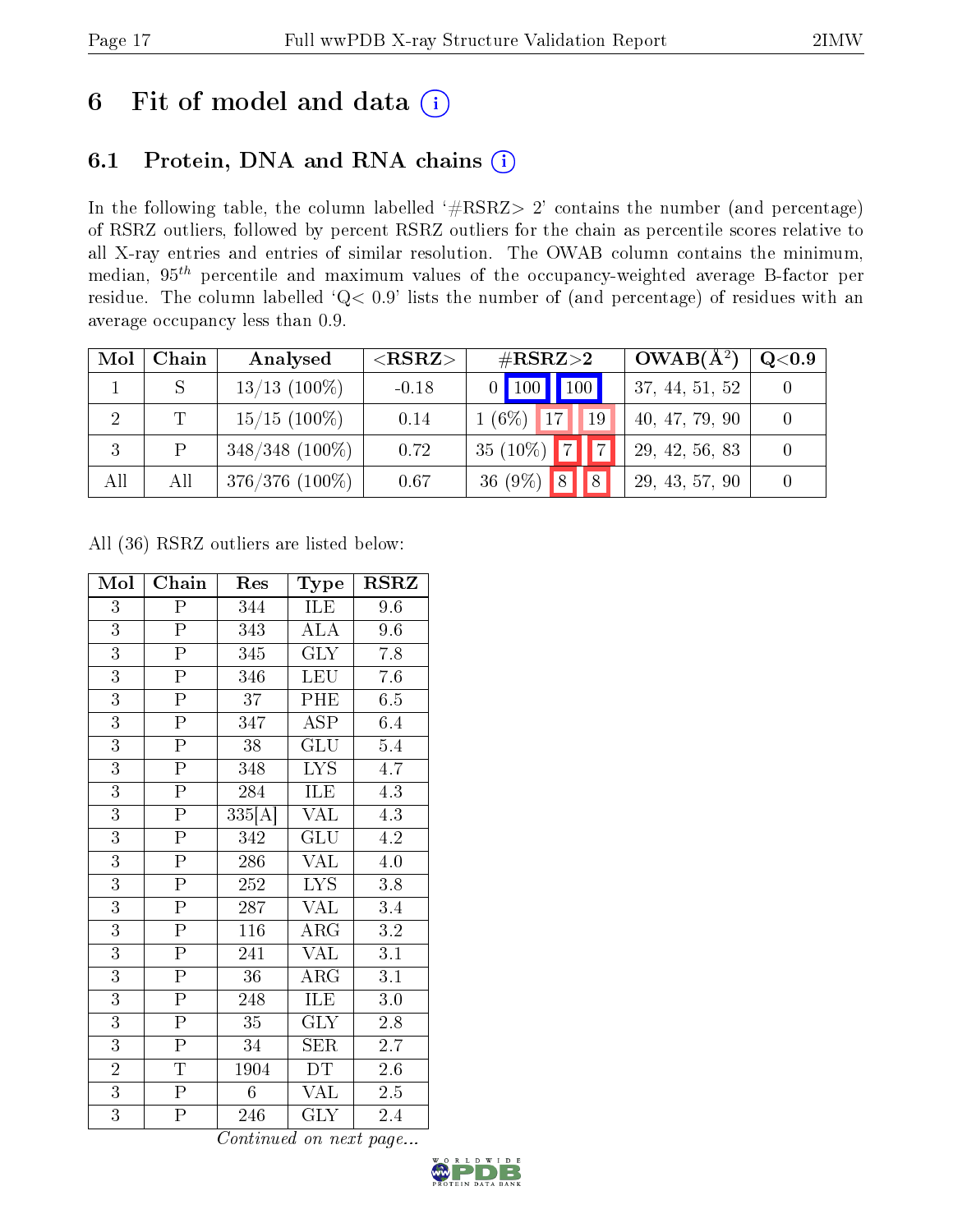| Mol | Chain                   | Res | Type | <b>RSRZ</b> |
|-----|-------------------------|-----|------|-------------|
| 3   | Ρ                       | 169 | GLU  | 2.4         |
| 3   | $\overline{\mathrm{P}}$ | 4   | LEU  | 2.3         |
| 3   | Ρ                       | 318 | LEU  | 2.3         |
| 3   | $\overline{P}$          | 88  | ILE  | 2.3         |
| 3   | $\overline{\mathrm{P}}$ | 306 | ILE  | 2.3         |
| 3   | $\overline{\mathrm{P}}$ | 5   | PHE  | 2.2         |
| 3   | $\overline{P}$          | 285 | HIS  | 2.2         |
| 3   | $\overline{P}$          | 84  | VAL  | 2.1         |
| 3   | $\overline{\mathrm{P}}$ | 120 | GLU  | 2.1         |
| 3   | $\overline{P}$          | 142 | VAL  | 2.1         |
| 3   | $\overline{P}$          | 337 | PHE  | 2.1         |
| 3   | P                       | 92  | LEU  | 2.1         |
| 3   | Р                       | 311 | ALA  | 2.1         |

### 6.2 Non-standard residues in protein, DNA, RNA chains (i)

There are no non-standard protein/DNA/RNA residues in this entry.

#### 6.3 Carbohydrates  $(i)$

There are no carbohydrates in this entry.

#### 6.4 Ligands  $(i)$

In the following table, the Atoms column lists the number of modelled atoms in the group and the number defined in the chemical component dictionary. The B-factors column lists the minimum, median,  $95<sup>th</sup>$  percentile and maximum values of B factors of atoms in the group. The column labelled 'Q< 0.9' lists the number of atoms with occupancy less than 0.9.

| Mol             | <b>Type</b> | Chain        | Res | Atoms | <b>RSCC</b> | <b>RSR</b> | <b>B</b> -factors $\overline{A^2}$ | Q <sub>0.9</sub> |
|-----------------|-------------|--------------|-----|-------|-------------|------------|------------------------------------|------------------|
| 6               | <b>EDO</b>  | Ρ            | 502 | 4/4   | 0.58        | 0.41       | 74,74,74,74                        | $\left( \right)$ |
| $6\phantom{.}6$ | <b>EDO</b>  | Ρ            | 505 | 4/4   | 0.69        | 0.28       | 86, 87, 87, 87                     | $\overline{0}$   |
| 6               | <b>EDO</b>  | $\mathbf{P}$ | 506 | 4/4   | 0.77        | 0.15       | 81,81,81,81                        | 0                |
| 6               | <b>EDO</b>  | P            | 501 | 4/4   | 0.77        | 0.24       | 57,60,61,61                        | $\theta$         |
| $6\phantom{.}6$ | <b>EDO</b>  | P            | 503 | 4/4   | 0.81        | 0.34       | 41,47,49,51                        | $\theta$         |
| 5               | <b>DDS</b>  | $\mathbf{P}$ | 401 | 29/29 | 0.91        | 0.14       | 47,60,71,72                        | $\theta$         |
| 6               | <b>EDO</b>  | Ρ            | 504 | 4/4   | 0.91        | 0.26       | 56,58,58,61                        | $\theta$         |
| $\overline{4}$  | CA          | P            | 407 | 1/1   | 0.98        | 0.07       | 45,45,45,45                        | $\theta$         |
| 4               | СA          | P            | 406 | /1    | 0.99        | 0.04       | 41,41,41,41                        |                  |